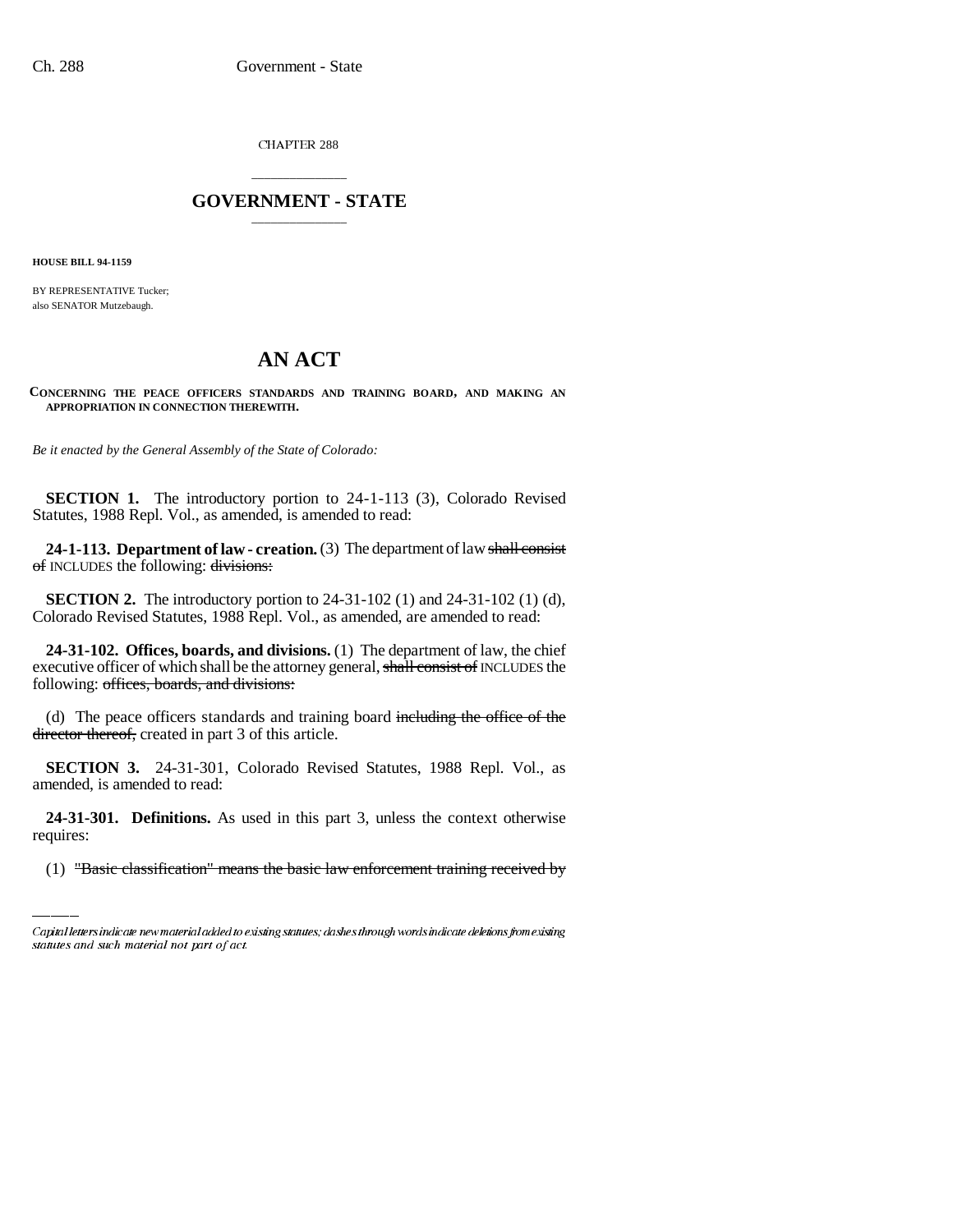a peace officer at the academy or at any other certified law enforcement training academy. "APPLICANT" MEANS ANY PERSON SEEKING CERTIFICATION TO SERVE AS A PEACE OFFICER OR A RESERVE PEACE OFFICER.

(1.5) "BASIC TRAINING" MEANS THE BASIC LAW ENFORCEMENT TRAINING RECEIVED BY A PEACE OFFICER AT ANY APPROVED LAW ENFORCEMENT TRAINING ACADEMY.

(2) "Certification" means the issuance to  $a$  peace officer or an applicant for appointment as a peace officer, by the P.O.S.T. board created in section 24-31-302 (1), of a signed instrument evidencing satisfaction by THAT such peace officer or applicant  $\sigma$  HAS MET the requirements imposed by this part 3 and  $\sigma$  by said THE P.O.S.T. board. CERTIFICATION INCLUDES "BASIC CERTIFICATION" THAT SHALL BE ISSUED TO PEACE OFFICERS, "RESERVE CERTIFICATION" THAT SHALL BE ISSUED TO RESERVE PEACE OFFICERS, AND SUCH ADDITIONAL CERTIFICATIONS AS THE BOARD MAY APPROVE FOR PEACE OFFICERS.

(3) "Instructor" means a person who meets applicable standards established by the P.O.S.T. board for teaching training programs required for peace officer certification.

(4) "Local government representative" means a member of a board of county commissioners, member of a city or town council or board of trustees, or mayor of a city or town or city and county.

(5) "Peace officer" means  $an$  investigator for a district attorney, the attorney general, or the Colorado bureau of investigation if designated for training under this part 3 by such district attorney, by the attorney general, or by the director of the Colorado bureau of investigation, any sheriff certified pursuant to this part 3, undersheriff, deputy sheriff other than one appointed with authority only to receive and serve summons and civil process, police officer, Colorado state patrol officer, parole officer employed pursuant to section 17-2-102 (3), C.R.S., security officer employed and commissioned pursuant to article 7 of this title at a state institution of higher education, or town marshal, which "peace officer" is employed by the state or a city, city and county, town, judicial district, or county within this state, any reserve police officer, reserve deputy sheriff, or reserve marshal, if designated for training as a peace officer under this part 3 by a chief of police, sheriff, or marshal, or any full-time officer of the Southern Ute Indian police force or Ute Mountain Ute Indian police force who is certified pursuant to this part 3 or otherwise qualified under section  $24-31-306(2)$  ANY PERSON DESCRIBED IN SECTION  $18-1-901(3)(1)(1)$ , C.R.S.

(5.5) "RESERVE PEACE OFFICER" MEANS ANY PERSON DESCRIBED IN SECTION 18-1-901 (3) (l) (IV.5), C.R.S.

(6) "Training academy" means any school approved and certified by the P.O.S.T. board where peace officers AND RESERVE PEACE OFFICERS receive instruction and training.

(7) "Training program" means a course of instruction adopted and required APPROVED by the P.O.S.T. board for peace officer OR RESERVE PEACE OFFICER certification.

**SECTION 4.** 24-31-302 (1) and (3), Colorado Revised Statutes, 1988 Repl. Vol.,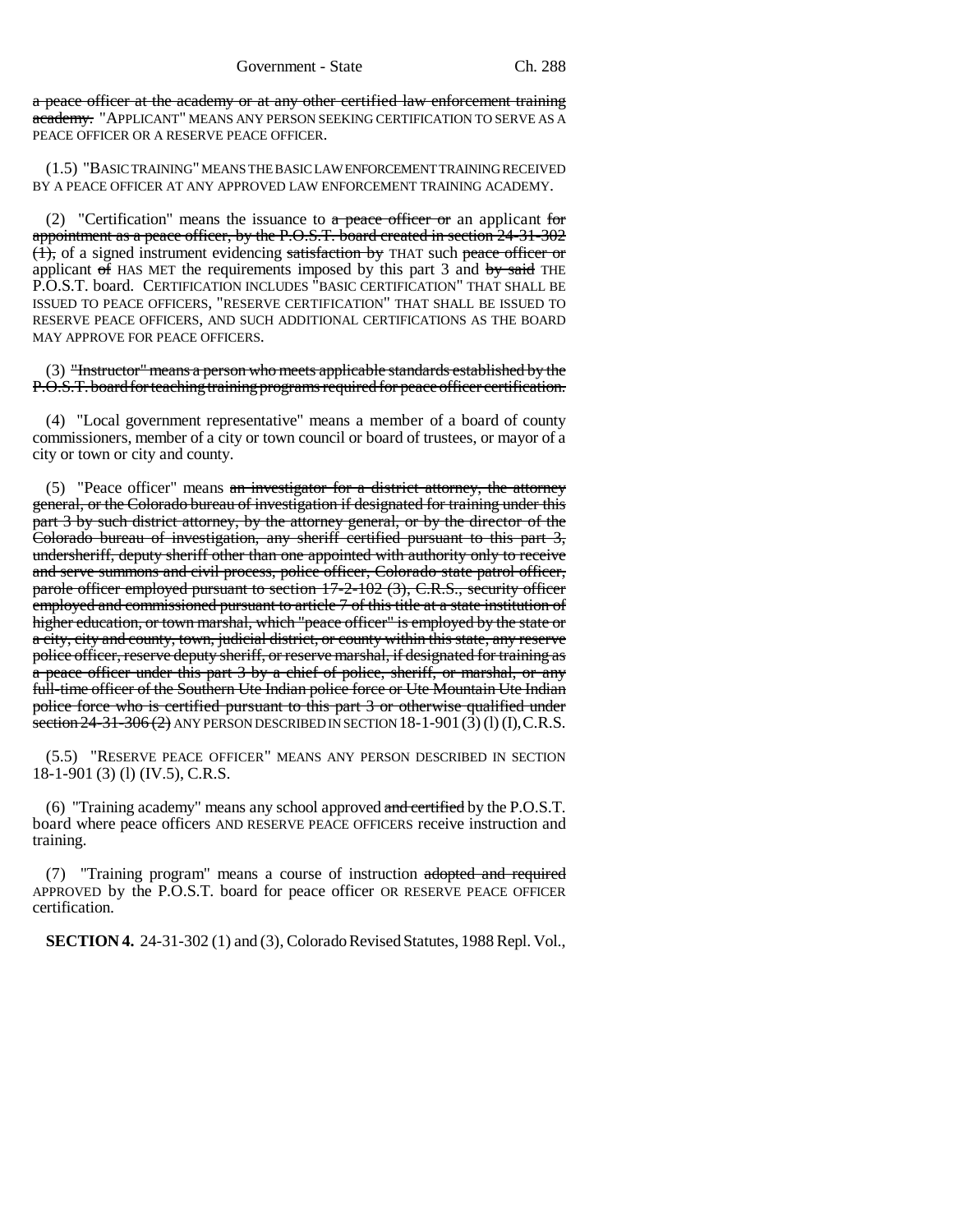as amended, are amended, and the said 24-31-302 is further amended BY THE ADDITION OF A NEW SUBSECTION, to read:

**24-31-302. Creation of board.** (1) There is hereby created, as a division within the department of law, the peace officers standards and training board, referred to in this part 3 as the "P.O.S.T. board".

(3) The P.O.S.T. board shall consist of seventeen members. The chairman CHAIRPERSON of the P.O.S.T. board shall be the attorney general, and the remaining BOARD SHALL ANNUALLY ELECT FROM ITS MEMBERS A VICE-CHAIRPERSON. THE OTHER members shall be the special agent in charge of the Denver division of the federal bureau of investigation, the executive director of the department of public safety, one local government representative, six active chiefs of police from municipalities of this state, six active sheriffs from counties of this state, and one lay member. Appointments of chiefs of police and sheriffs shall be made to provide for staggering of terms so that the terms of no more than two chiefs of police and two sheriffs expire each year, and thereafter appointments shall be for terms of three **years.** The governor shall appoint the chiefs of police, and sheriffs, THE LAY MEMBER, AND THE LOCAL GOVERNMENT REPRESENTATIVE as members of the board and FOR TERMS OF THREE YEARS PER APPOINTMENT. THE GOVERNOR SHALL make appointments OF CHIEFS OF POLICE AND SHERIFFS in such a manner so that there is equal representation between departments which have their own or which use another training academy. If any chief of police, or sheriff, LAY MEMBER, OR LOCAL GOVERNMENT REPRESENTATIVE vacates such office during the term for which appointed to the P.O.S.T. board, a vacancy on the board shall exist.  $\alpha$ nd ANY VACANCY shall be filled by appointment by the governor for the unexpired term. Both the lay member and the local government representative member shall be appointed by the governor for a term of three years, and any vacancy in either such office on the board shall likewise be filled for the unexpired term. The P.O.S.T. board shall annually elect from its members a vice-chairman and a secretary. The members of the P.O.S.T. board shall receive no compensation for their services but may be reimbursed for all actual and necessary expenses incurred in the performance of their official duties.

(4) THE MEMBERS OF THE P.O.S.T. BOARD SHALL RECEIVE NO COMPENSATION FOR THEIR SERVICES BUT MAY BE REIMBURSED FOR ACTUAL AND NECESSARY EXPENSES INCURRED IN THE PERFORMANCE OF THEIR OFFICIAL DUTIES.

**SECTION 5.** 24-31-303 (1) and (2), Colorado Revised Statutes, 1988 Repl. Vol., as amended, are amended to read:

**24-31-303. Duties - powers of the P.O.S.T. board.** (1) The P.O.S.T. board has the following duties:

(a) To certify APPROVE and to revoke the certification APPROVAL of training programs AND training academies, and instructors, and to establish reasonable standards pertaining to such certification APPROVAL and revocation;

(b) To conduct periodic evaluations of training programs training academies, and instructors, including AND inspections of training academies;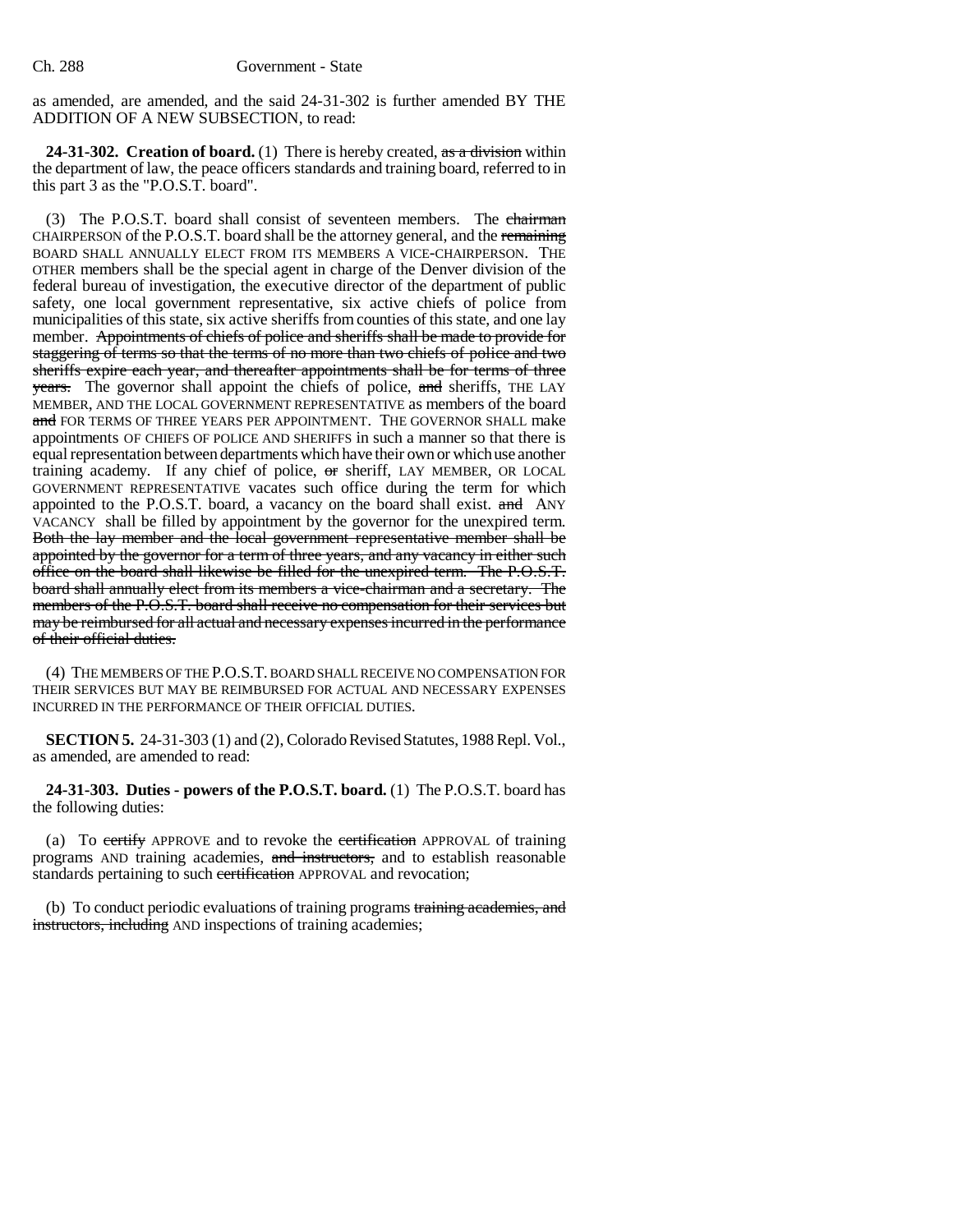(c) To establish procedures for determining whether or not  $a$  peace officer meets or AN APPLICANT has met the standards which have been set;

(d) To certify qualified peace officers APPLICANTS and withhold, SUSPEND, or revoke certification; in the manner provided for by rules and regulations adopted by the P.O.S.T. board pursuant to the provisions of article 4 of this title;

(e) To certify inspectors of vehicle identification numbers and approve training courses relating thereto;

(f) To  $\frac{1}{2}$  To  $\frac{1}{2}$  arrange for REQUIRE a background investigation of each applicant by means of fingerprint checks by the Colorado bureau of investigation or such other means as the P.O.S.T. board deems necessary for such investigation;

(g) TO PROMULGATE RULES AND REGULATIONS DEEMED NECESSARY BY SUCH BOARD FOR THE CERTIFICATION OF APPLICANTS TO SERVE AS PEACE OFFICERS OR RESERVE PEACE OFFICERS IN THE STATE PURSUANT TO THE PROVISIONS OF ARTICLE 4 OF THIS TITLE.

(2) (a) In addition to the duties set forth in subsection  $(1)$  of this section, the P.O.S.T. board shall have the authority to promulgate rules and regulations deemed necessary by such board for the certification of peace officers in the state. Such rules and regulations may include, but need not be limited to, compliance with a personal history reviewing process that consists of background investigations and medical and psychological examinations of peace officers seeking certification. ON AND AFTER JULY 1, 1994, THE P.O.S.T. BOARD MAY CHARGE THE FOLLOWING FEES, THE PROCEEDS OF WHICH MAY BE USED TO SUPPORT THE CERTIFICATION OF APPLICANTS TO SERVE AS PEACE OFFICERS OR RESERVE PEACE OFFICERS PURSUANT TO THIS PART 3:

(I) FOR THE MANUALS OR OTHER MATERIALS THAT THE BOARD MAY PUBLISH IN CONNECTION WITH ITS FUNCTIONS, AN AMOUNT NOT TO EXCEED TWENTY DOLLARS PER PUBLICATION; AND

(II) FOR THE ADMINISTRATION OF THE STANDARDIZED EXAMINATION, AN AMOUNT NOT TO EXCEED FIFTY DOLLARS PER EXAMINATION PER APPLICANT.

(b) THERE IS HEREBY CREATED IN THE STATE TREASURY A P.O.S.T. BOARD CASH FUND. THE FEES COLLECTED PURSUANT TO PARAGRAPH (a) OF THIS SUBSECTION (2) SHALL BE TRANSMITTED TO THE STATE TREASURER WHO SHALL CREDIT SUCH REVENUE TO THE P.O.S.T. BOARD CASH FUND. IT IS THE INTENT OF THE GENERAL ASSEMBLY THAT THE FEES COLLECTED SHALL COVER ALL DIRECT AND INDIRECT COSTS INCURRED PURSUANT TO THIS SECTION. IN ACCORDANCE WITH SECTION 24-36-114,C.R.S., ALL INTEREST DERIVED FROM THE DEPOSIT AND INVESTMENT OF MONEYS IN THIS FUND SHALL BE CREDITED TO THE GENERAL FUND. ALL MONEYS IN THE P.O.S.T. BOARD CASH FUND SHALL BE SUBJECT TO ANNUAL APPROPRIATION BY THE GENERAL ASSEMBLY AND SHALL BE USED FOR THE PURPOSES SET FORTH IN THIS SUBSECTION (2).

**SECTION 6.** 24-31-304, Colorado Revised Statutes, 1988 Repl. Vol., as amended, is amended to read: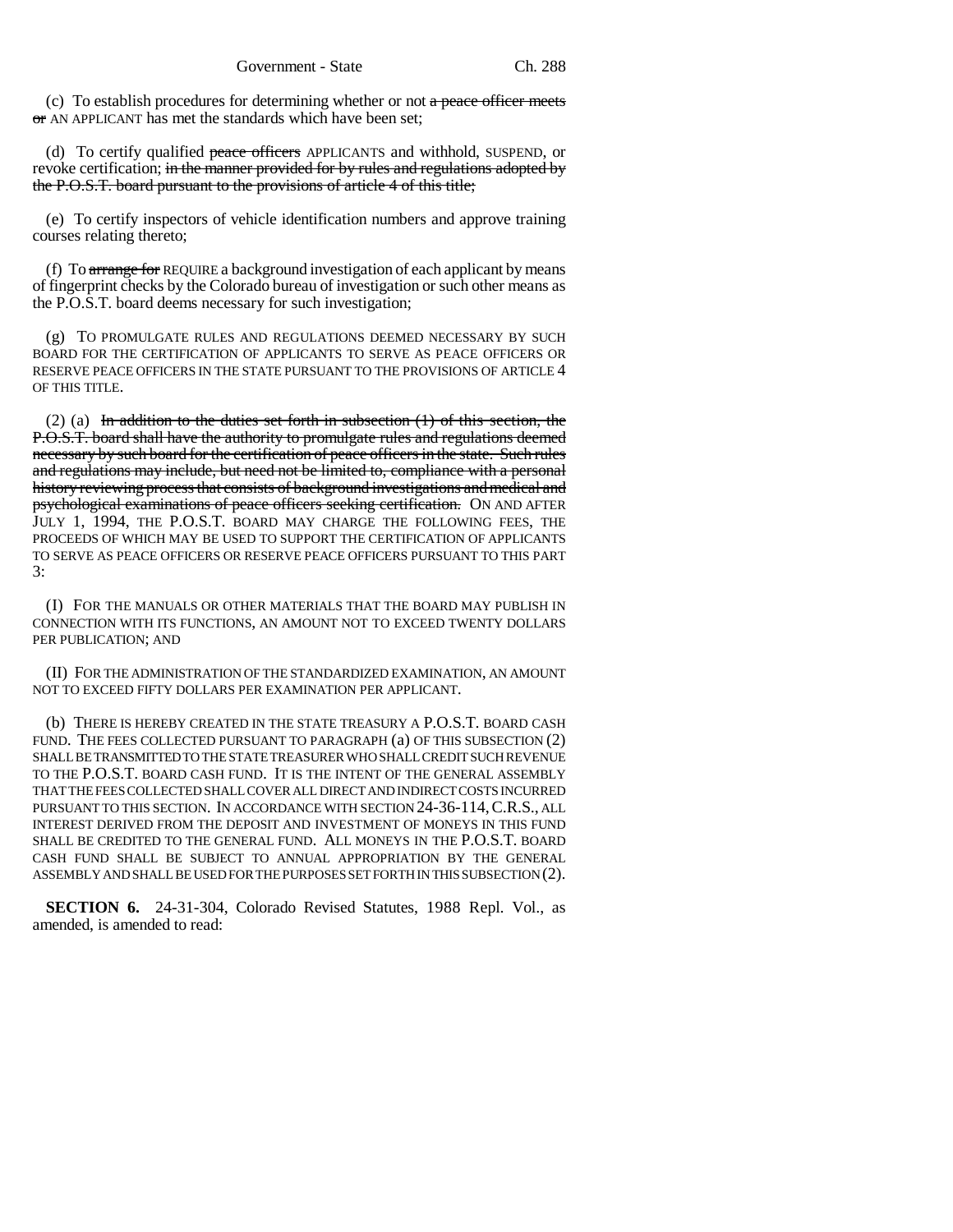**24-31-304. Applicants for training - background investigation.** (1) Each training academy, and college, or university which has established a training program which is approved by the P.O.S.T. board pursuant to section 24-31-303 shall require that all applicants for such training program submit a complete set of the applicant's fingerprints or such other information as is necessary for a background investigation of such applicant. No applicant PROVIDE WRITTEN NOTICE TO EACH APPLICANT THAT:

(a) NO PERSON who has been convicted of a felony or a crime involving moral turpitude shall be admitted to a training program administered by such academy or college or university. MAY BE CERTIFIED AS A PEACE OFFICER IN THE STATE OF COLORADO; AND

(b) IT IS EACH APPLICANT'S RESPONSIBILITY TO DETERMINE THE APPLICANT'S ELIGIBILITY FOR CERTIFICATION PRIOR TO ENROLLING IN ANY TRAINING PROGRAM.

(2) EACH TRAINING ACADEMY, COLLEGE, OR UNIVERSITY SHALL TAKE REASONABLE STEPS TO EXCLUDE FROM SUCH TRAINING PROGRAM THOSE APPLICANTS WHO ARE INELIGIBLE FOR CERTIFICATION BY REASON OF A CONVICTION OF A FELONY OR A CRIME INVOLVING MORAL TURPITUDE.

**SECTION 7.** 24-31-305, Colorado Revised Statutes, 1988 Repl. Vol., as amended, is amended to read:

**24-31-305. Certification - revocation of certification.** (1) (a) The P.O.S.T. board shall issue a certificate to any peace officer or applicant for appointment as a peace officer who presents evidence that the basic training standards and HAS MET THE FOLLOWING BASIC certification requirements: established by the P.O.S.T. board have been met and the peace officer has successfully completed a high school education or its equivalent. Such certification requirements shall include the passage of a standardized test which is developed and administered by the P.O.S.T. board. In addition, the certification shall designate compliance with any higher classification of standards for which such peace officer is qualified. The P.O.S.T. board shall deny certification to any person who has been convicted of a felony or a crime involving moral turpitude, unless such person has received a pardon. After January 1, 1995, no person shall be eligible to be employed as a peace officer unless such person is certified pursuant to this section.

(I) SUCCESSFUL COMPLETION OF A HIGH SCHOOL EDUCATION, OR ITS EQUIVALENT;

(II) BASIC TRAINING APPROVED BY THE P.O.S.T. BOARD;

(III) PASSAGE OF A STANDARDIZED TEST DEVELOPED AND ADMINISTERED BY THE P.O.S.T. BOARD.

(b) The training required for BASIC certification may be obtained either through the completion of a training program conducted by a training academy which has been approved by the P.O.S.T. board, or by the completion of a course of study which has been approved by the P.O.S.T. board.

(1.3) RESERVE CERTIFICATION REQUIREMENTS SHALL INCLUDE THE SUCCESSFUL COMPLETION OF A HIGH SCHOOL EDUCATION, OR ITS EQUIVALENT, AND TASK-SPECIFIC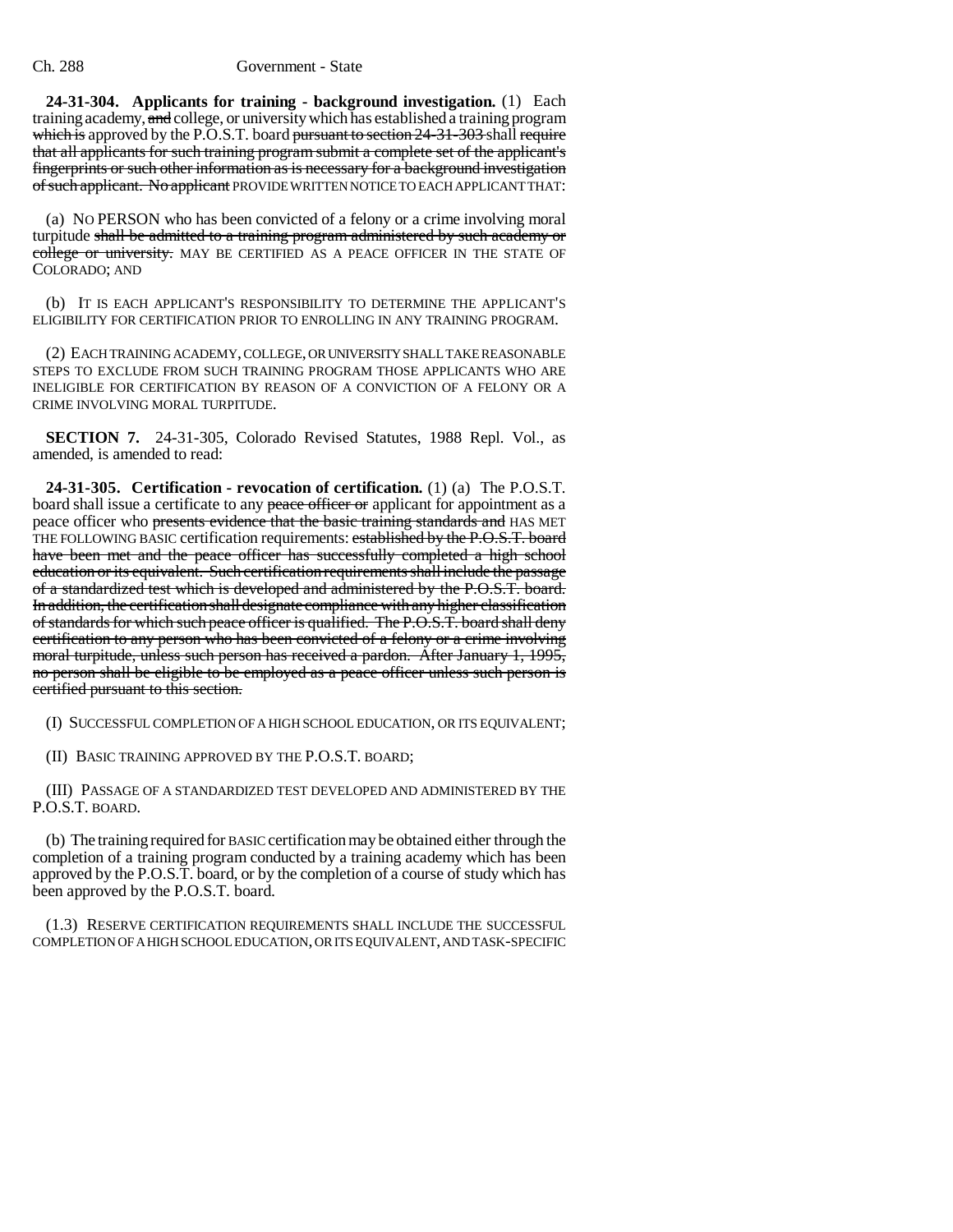TRAINING APPROVED BY THE P.O.S.T. BOARD.

(1.5) THE P.O.S.T. BOARD SHALL DENY CERTIFICATION TO ANY PERSON WHO HAS BEEN CONVICTED OF A FELONY OR A CRIME INVOLVING MORAL TURPITUDE.

(2) A certificate CERTIFICATION issued pursuant to SUBSECTIONS (1) AND (1.3) OF this section shall be subject to revocation OR SUSPENSION by the P.O.S.T. board upon receipt by said board of sufficient evidence that IF THE PEACE OFFICER OR RESERVE PEACE OFFICER:

(a) The holder of the certificate Has been convicted of a felony or a crime involving moral turpitude;

(b) The holder of the certificate Has not SERVED AS A COLORADO PEACE OFFICER OR RESERVE PEACE OFFICER for a period of three consecutive years or more; been employed by a law enforcement unit in this state, including the Southern Ute Indian police force and the Ute Mountain Ute Indian police force, in a capacity for which such certificate is required. OR

(c) HAS OTHERWISE FAILED TO MEET THE CERTIFICATION REQUIREMENTS ESTABLISHED BY THE BOARD.

(3) The basic classification as established shall serve as a guideline CERTIFICATION IS A PREREQUISITE for the hiring or retention APPOINTMENT OR RETENTION of all peace officers AND RESERVE PEACE OFFICERS. Certification ADDITIONAL CERTIFICATION reflecting a higher level LEVELS of proficiency than the basic classification shall not be a condition precedent to the hiring, retention, or promotion of any peace officer. However, higher classes of certification may, at the discretion of the employing agency, be required in hiring, retaining, or promoting peace officers.

**SECTION 8.** 24-31-306 (1) and (7), Colorado Revised Statutes, 1988 Repl. Vol., as amended, are amended to read:

**24-31-306. Qualifications for peace officers - repeal.** (1) (a) On and after July 1, 1973, a person may become a peace officer if, at the time of the appointment of such person as a peace officer, such person has been certified as having met the basic standards established pursuant to this part 3.

(b) THIS SUBSECTION (1) IS REPEALED, EFFECTIVE JANUARY 1, 1995.

(7) The P.O.S.T. board shall require any applicant for certification or the agency employing such applicant to furnish the P.O.S.T. board with a complete set of the applicant's fingerprints or such other information as the P.O.S.T. board deems necessary for a background investigation of such applicant. ON OR AFTER JANUARY 1, 1995, IT SHALL BE UNLAWFUL FOR ANY PERSON TO SERVE AS A PEACE OFFICER OR A RESERVE PEACE OFFICER IN THIS STATE UNLESS SUCH PERSON:

(a) IS CERTIFIED PURSUANT TO THIS PART 3; AND

(b) HAS UNDERGONE BOTH A PHYSICAL AND A PSYCHOLOGICAL EVALUATION TO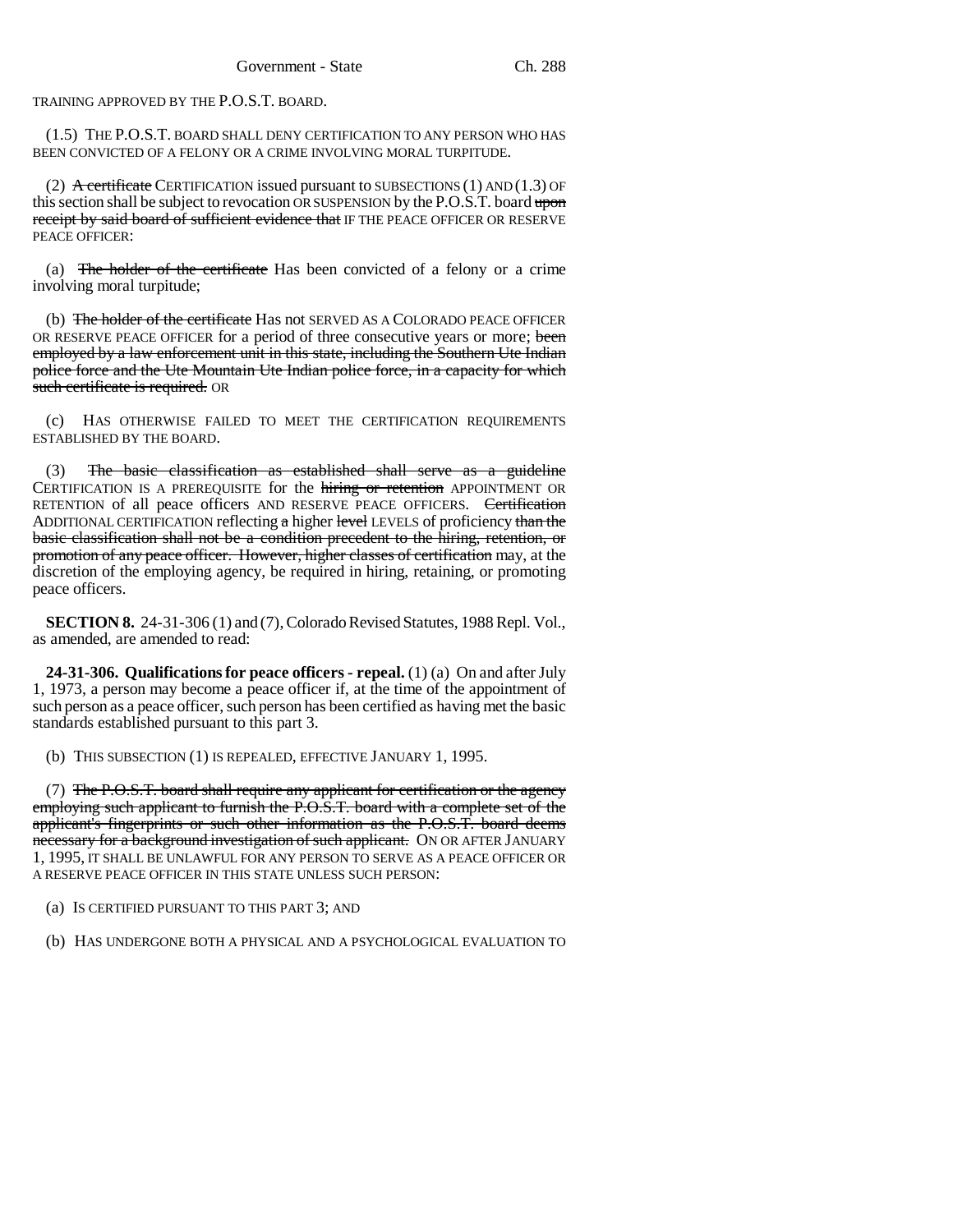## Ch. 288 Government - State

DETERMINE SUCH PERSON'S FITNESS TO SERVE AS A PEACE OFFICER OR A RESERVE PEACE OFFICER. SUCH EVALUATIONS SHALL HAVE BEEN PERFORMED WITHIN ONE YEAR PRIOR TO THE DATE OF APPOINTMENT BY A PHYSICIAN AND EITHER A PSYCHOLOGIST OR PSYCHIATRIST LICENSED BY THE STATE OF COLORADO.

**SECTION 9.** Part 3 of article 31 of title 24, Colorado Revised Statutes, 1988 Repl. Vol., as amended, is amended BY THE ADDITION OF A NEW SECTION to read:

**24-31-307. Enforcement.** (1) THE P.O.S.T. BOARD SHALL HAVE THE POWER TO DIRECT THE ATTORNEY GENERAL TO ENFORCE THE PROVISIONS OF THIS PART 3 THROUGH AN ACTION IN DISTRICT COURT FOR INJUNCTIVE OR OTHER APPROPRIATE RELIEF AGAINST:

(a) ANY INDIVIDUAL UNDERTAKING OR ATTEMPTING TO UNDERTAKE ANY DUTIES AS A PEACE OFFICER OR A RESERVE PEACE OFFICER IN THIS STATE IN VIOLATION OF THIS PART 3; AND

(b) ANY AGENCY PERMITTING ANY INDIVIDUAL TO UNDERTAKE OR ATTEMPT TO UNDERTAKE ANY DUTIES AS A PEACE OFFICER OR A RESERVE PEACE OFFICER IN THIS STATE UNDER THE AUSPICES OF SUCH AGENCY IN VIOLATION OF THIS PART 3.

(2) THE ATTORNEY GENERAL SHALL BE ENTITLED TO RECOVER REASONABLE ATTORNEY FEES AND COSTS AGAINST THE DEFENDANT IN ANY ENFORCEMENT ACTION UNDER THIS PART 3, IF THE ATTORNEY GENERAL PREVAILS.

**SECTION 10.** 24-7-105, Colorado Revised Statutes, 1988 Repl. Vol., is amended to read:

**24-7-105. Officers' qualifications.** Security officers shall be at least twenty-one years of age and shall possess such other qualifications as may be specified by the state personnel director, including continuing training as may be prescribed by the said director. after consultation with the Colorado law enforcement training academy.

**SECTION 11.** 18-1-901 (3) (l) (III), Colorado Revised Statutes, 1986 Repl. Vol., as amended, is amended to read:

**18-1-901. Definitions.** (3) (l) (III) "Peace officer, level II," means an inspector of the state licensing authority under section 12-46-116, C.R.S., of the "Colorado Beer Code"; an inspector of the liquor enforcement division under section 12-47-131, C.R.S.; an authorized investigator of the state lottery division pursuant to section 24-35-205 (3) or 24-35-206 (7), C.R.S.; any authorized investigators and the director of the division of gaming and the executive director of the department of revenue pursuant to section 12-47.1-204, C.R.S.; any officer, guard, or supervisory employee within the department of corrections, including parole officers pursuant to article 2 of title 17, C.R.S., except any investigator employed by the department of corrections; a security guard employed by the state of Colorado; a security officer as defined in section 24-7-101, C.R.S.; a district wildlife manager, special district wildlife manager, or parks and recreation officer defined as a peace officer pursuant to section 33-1-102, C.R.S., and acting under the authority of a peace officer pursuant to sections 33-6-101 and 33-15-101, C.R.S.; or a railroad employee defined as a peace